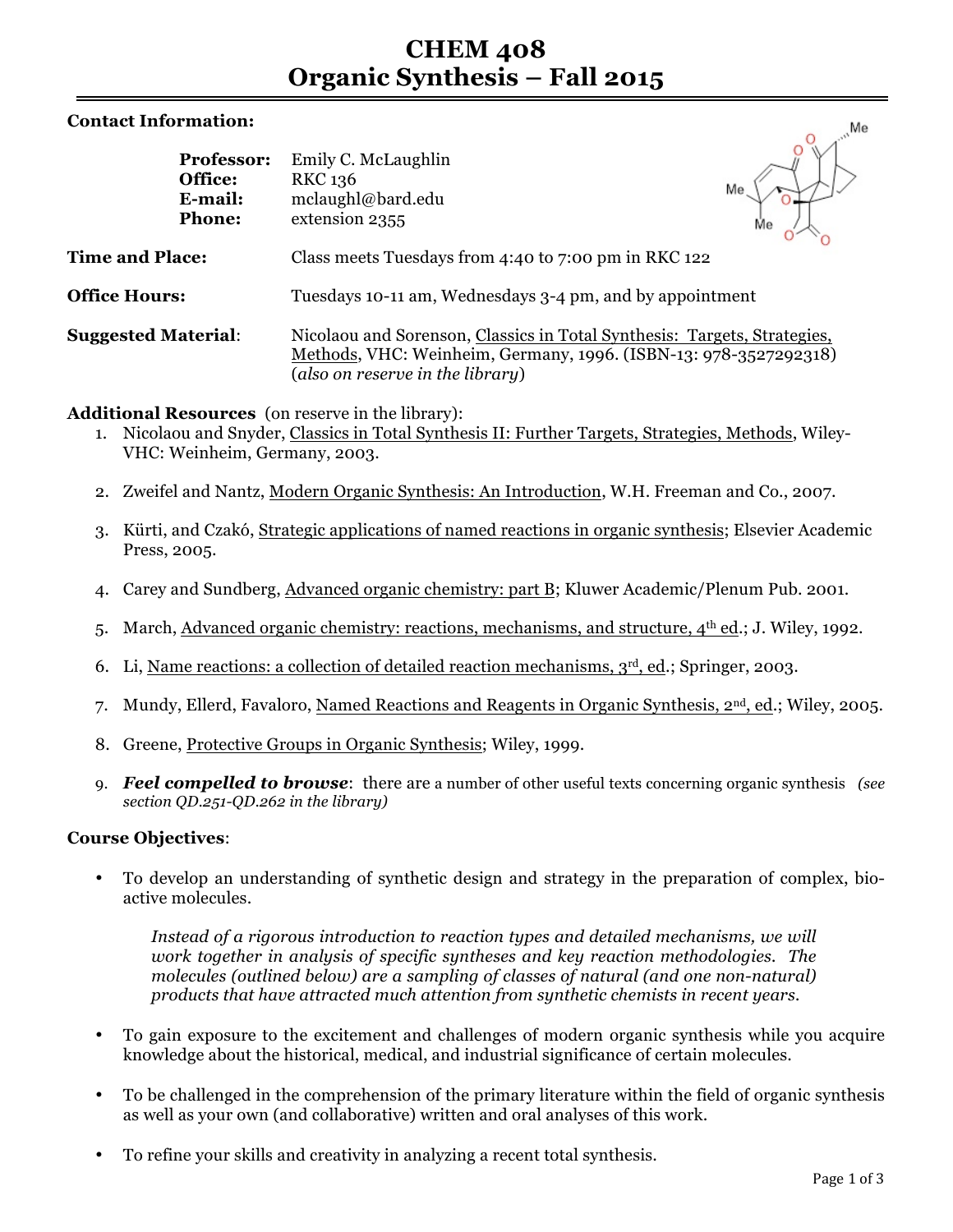**Course Topics** (tentative due dates underlined):

| September | $\mathbf{1}$   | Synthetic Design – Retrosynthetic analysis and planning a synthesis               |
|-----------|----------------|-----------------------------------------------------------------------------------|
|           | 8              | Special Topic: Photoredox catalysis – the new " <i>it reaction</i> " in synthesis |
|           | 15             | Group $A - \beta$ -Lactams: Penicillin (Shehan)                                   |
|           | 22             | Group $B - \beta$ -Lactams: Thienamycin (Merck)                                   |
|           | 29             | Group $A$ – Tetracyclines (Stork)                                                 |
| October   | 6              | Group $B$ – Tetracyclines ( <i>Myers</i> )                                        |
|           | 13             | FALL BREAK – No Class ------ Comparative Writing Assignment Due                   |
|           | 20             | SEMINAR - Jeffrey Winkler – University of Pennsylvania                            |
|           | 27             | Group A – Tamiflu (Roche) ----- Synthesis Proposal Abstract Due                   |
| November  | 3              | Group B – Tamiflu (Hayashi)                                                       |
|           | 10             | Group $A - Nakadomarin A (Funk)$                                                  |
|           | 17             | Group A – Nakadomarin A (Evans) ---- Retrosynthesis Due                           |
|           | 24             | Jason Dutra, Pfizer Neuroscience – Design and Synthesis of BACE inhibitors        |
| December  | $\overline{2}$ | Special Topic: Maoecrystal V ----- Rough Draft Synthesis Proposal Due             |
|           | 8              | <b>Synthesis Presentations</b>                                                    |
|           | 15             | Synthesis Presentations/Final Draft of Proposal Due                               |
|           |                |                                                                                   |

**Rationale/Topic Design:** The class has been divided into two groups, A and B. As outlined in the calendar, each group will be responsible for the presentation of 4 different synthetic strategies. Each group will have a significant amount of freedom in the presentation format (should be about 60 minutes) and dividing the "labor." Each topic should include:

- 1. The historical, commercial, medicinal, and biological *significance* of the target.
- 2. A thorough *retrosynthetic analysis*
- 3. A detailed outline of the forward synthesis and explanations ready for any/all of the mechanisms, if requested
- 4. Analysis of the key methodology used in the synthesis
- 5. A summary of the highlights and take-home messages from the synthesis

The presenting group should feel free to use the whiteboards, powerpoint slides, handouts, worksheets, molecular models or group activities for the rest of the class. Be creative!

**Sub-Group Meetings**: Each week, the presenting sub-group (A or B) will arrange a short meeting with Emily for consultation, direction, and questions about the synthesis. This meeting should not take place during regular office hours.

**Questions and Comments:** During the presentations, the non-presenting group should be active in asking questions pertaining to the topic as well as clarification. This is a small class - don't be shy.

After the presentation, the non-presenters (including myself) will have the opportunity to post further questions and comments about the synthesis through the **Discussion Forum** on Moodle. These questions/discussions/comments are **required** and will be *part of your grade for the course*.

During the next meeting, these questions will be addressed to the best of the presenting group's abilities in the first 10-15 minutes of class. This should add some continuity to reviewing our topics.